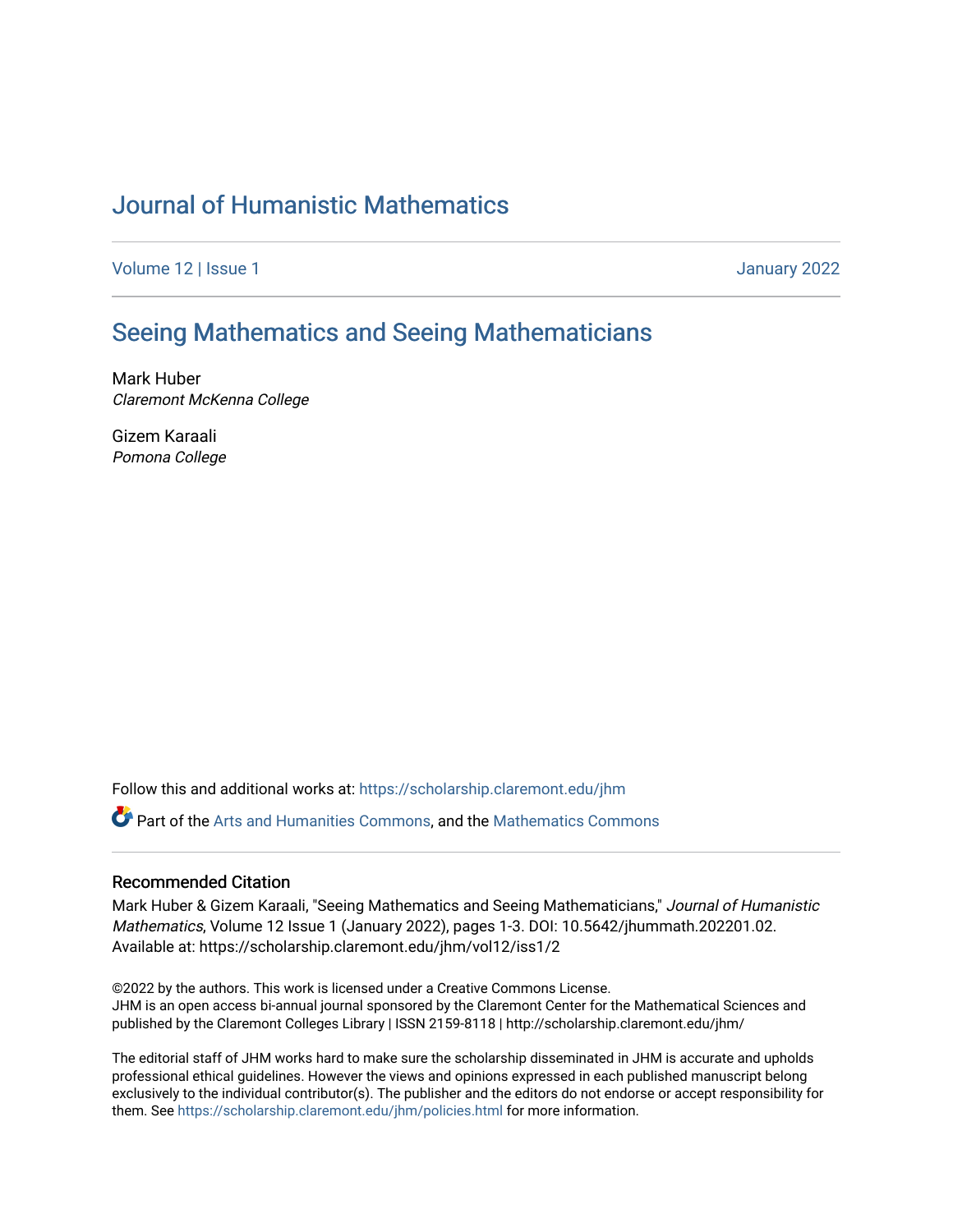## Seeing Mathematics and Seeing Mathematicians

Mark Huber

Department of Mathematical Sciences, Claremont McKenna College, California, USA mhuber@cmc.edu

Gizem Karaali

Department of Mathematics, Pomona College, California, USA gizem.karaali@pomona.edu

Is mathematics purely abstract thought? If so, there seem to be an awful lot of drawing and visualizations involved. Graphs and cographs, number theory proofs with pattern blocks, even simple proportions used to find heights using shadows. All these are ways of seeing mathematics in action, and all heighten our mathematical intuitions.

Robert Hass starts off this first issue of 2022 by an exploration of cographs and how they can be used to model the aesthetics of various art forms. Gunhan Caglayan then shows us how to do number proofs with pattern blocks.

While seeing the math, we should not miss the mathematicians doing the math. Amber Simpson and Signe Kastberg write about the young mathematicians in maker spaces and discuss their efforts to use informal measurements to develop mathematical intuition. David Coffland and Ying Xie find mathematicians among middle school students and consider how they explore the mathematics of a restaurant trip.

Jeffrey Pair and Kent Dinh then bring us to the world of preservice elementary teachers, and dig into the question of what triggers happiness for this sometimes-reluctant group of mathematicians in relation to their mathematical learning. Spyros Missiakoulis looks into a different kind of happiness in the myth of Teiresias, and uncovers some very early proportional thinking.

COVID continues to have great effect upon the people of mathematics, and once again we have a selection of pieces dealing with the pandemic and its consequences. Bonnie Jacob explores how being both a mother and a mathe-

[Journal of Humanistic Mathematics](http://scholarship.claremont.edu/jhm/) Volume 12 Number 1 (January 2022)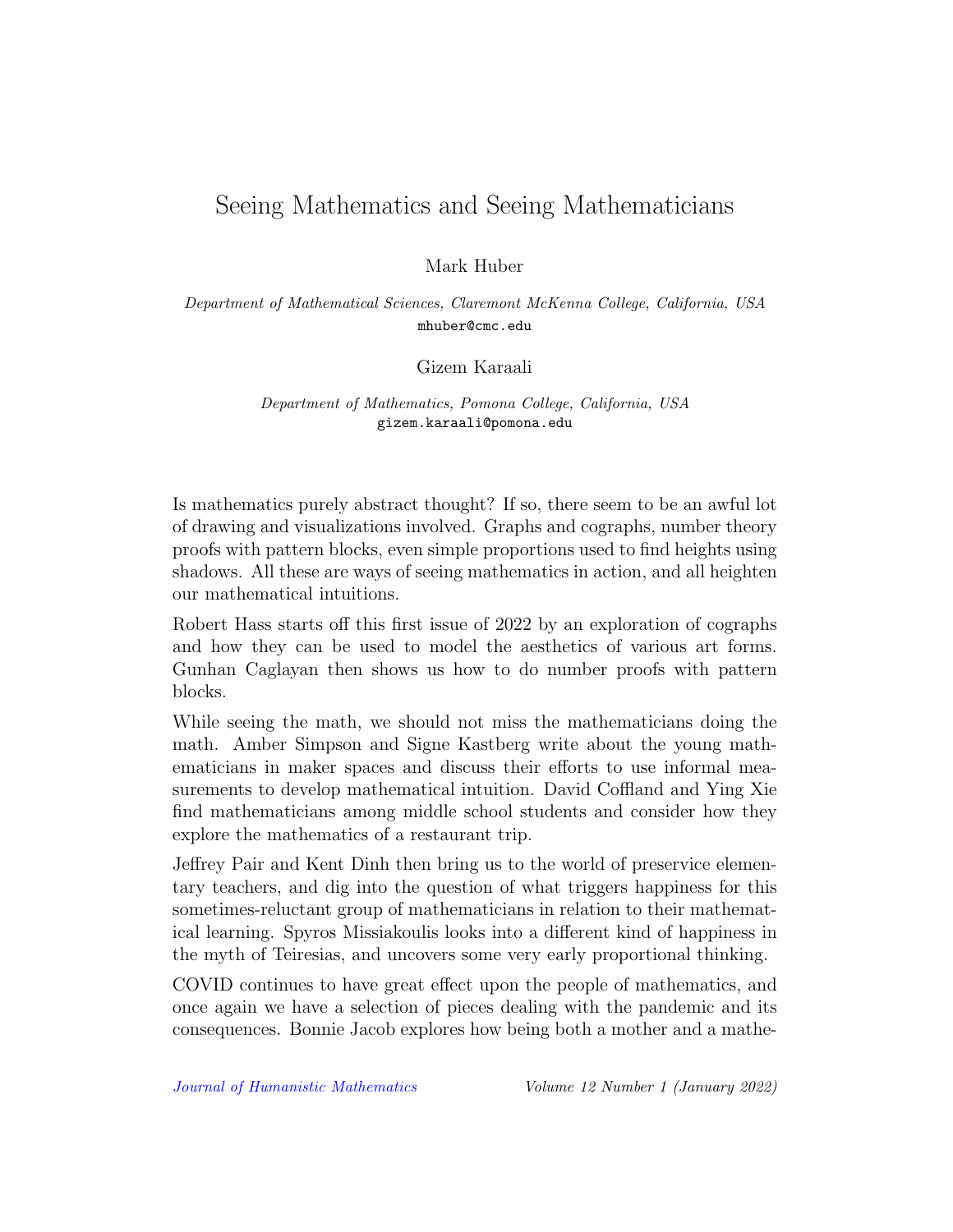matician has influenced her path. Eric Grinberg goes on a search for Internet resistant problems for remote learning, and uncovers a nilpotent mystery.

Melinda Lanius, Tiffany Frug´e Jones, Samantha Kao, Tynan Lazarus, and Alex Farrell share the results of a study on how the emergency transition to remote learning during COVID affected math anxiety in undergraduates. Meanwhile, Rob Blom, Olivia Lu, and Chunlei Lu present us with wind and water metaphors to help navigate the COVID-induced cultural storm.

Pamela Pierce shows us entries from her pandemic diary, where a new hamster helps inspire during all the weirdness. Kathy Sun, Jennifer Ruef, Kathleen Stoehr, and Madeline Ahearn consider what happens as we move back from remote learning to in-person teaching: what's worth keeping?

Michael Lewis considers how decision theory treats the question of COVID vaccines. Shane Smith, Tyson Walsh, and Lee Evans relate their experiences at the United States Military Academy trying to determine the best teaching modalities for their particular institutional context during the pandemic.

Our report this issue is from Carlos Alfaro, and it is on extremal mathematicians, those individuals that top the leaderboards in publications, citations, and students. Win a bet at the next Joint Meetings!

K-means is one of the stars of machine learning, but did you know early work came from actual stars? Marcio Nascimento takes us through the history of this well-established clustering algorithm in this issue's Exposition.

Our World of Mathematics section has a number of great papers this issue. Man Keung Siu comments on the story of mathematician and world class cyclist Ann Kiesenhofer. Egan Chernoff reflects on how the laws about gambling winnings in Canada resulted in the introduction of math problems to avoid legal complications and explores different outcomes of a possible scenario involving a young boy, a lottery ticket, and the mnemonics BEDMAS / PEMDAS.

Our next few pieces are about communication. Feryal Alayont sends us a letter from a recovering mean professor who now understands why their relationship with students was not always optimal and wishes to make amends. Gladys Krause explores the world of preservice teachers training to be bilingual math educators, where language and mathematical learning intersect. Richard Delaware reflects on some of his math videos posted on YouTube that garnered an audience around the world.